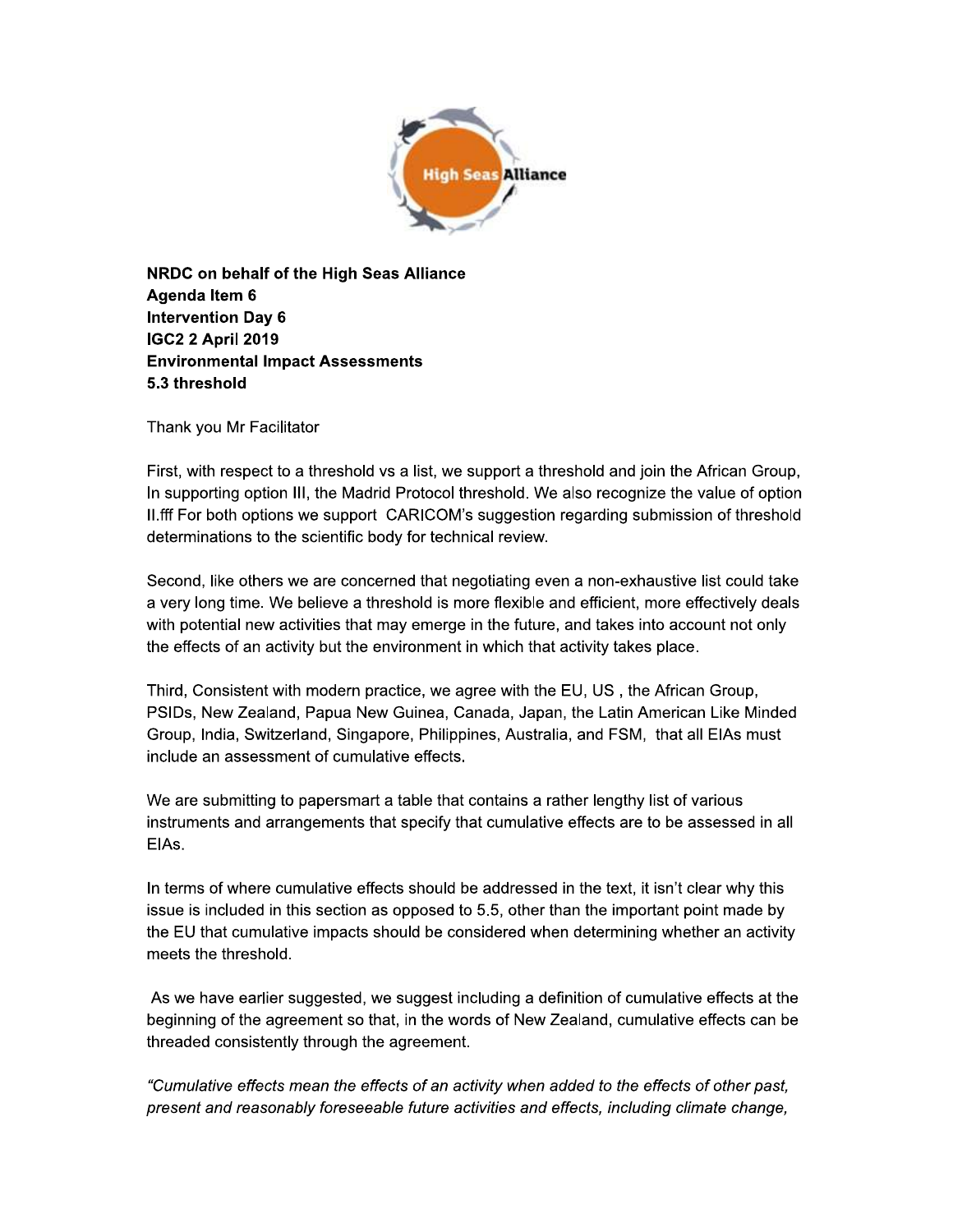ocean acidification and related effects, regardless of whether a State Party exercises jurisdiction or control over those activities or effects."

Using the terms "activities and effects" is important, as there are those who maintain that climate change, ocean acidification, deoxygenation and other climate related impacts are not the result of human activities.

Finally, On whether there should be separate EIA requirements for areas that have been identified as biologically or ecologically vulnerable or significant, we agree with the African Group, New Zealand, Canada, the EU, Norway, Russia, China and others that no text (Option II) is the preferable option. Given how little is known about the area beyond national jurisdiction, it is prudent to require the same rigor to EIAs in areas not known to be especially vulnerable or significant as to those areas that are known to be so.

We also note the comments on this point by the Group of Like-Minded Latin American States, that figuring out which areas of the ocean are not vulnerable or significant, who decides that question, and negotiating two different sets of EIA standards that apply to each, may not be the best use of time.

Thank you Mr. Facilitator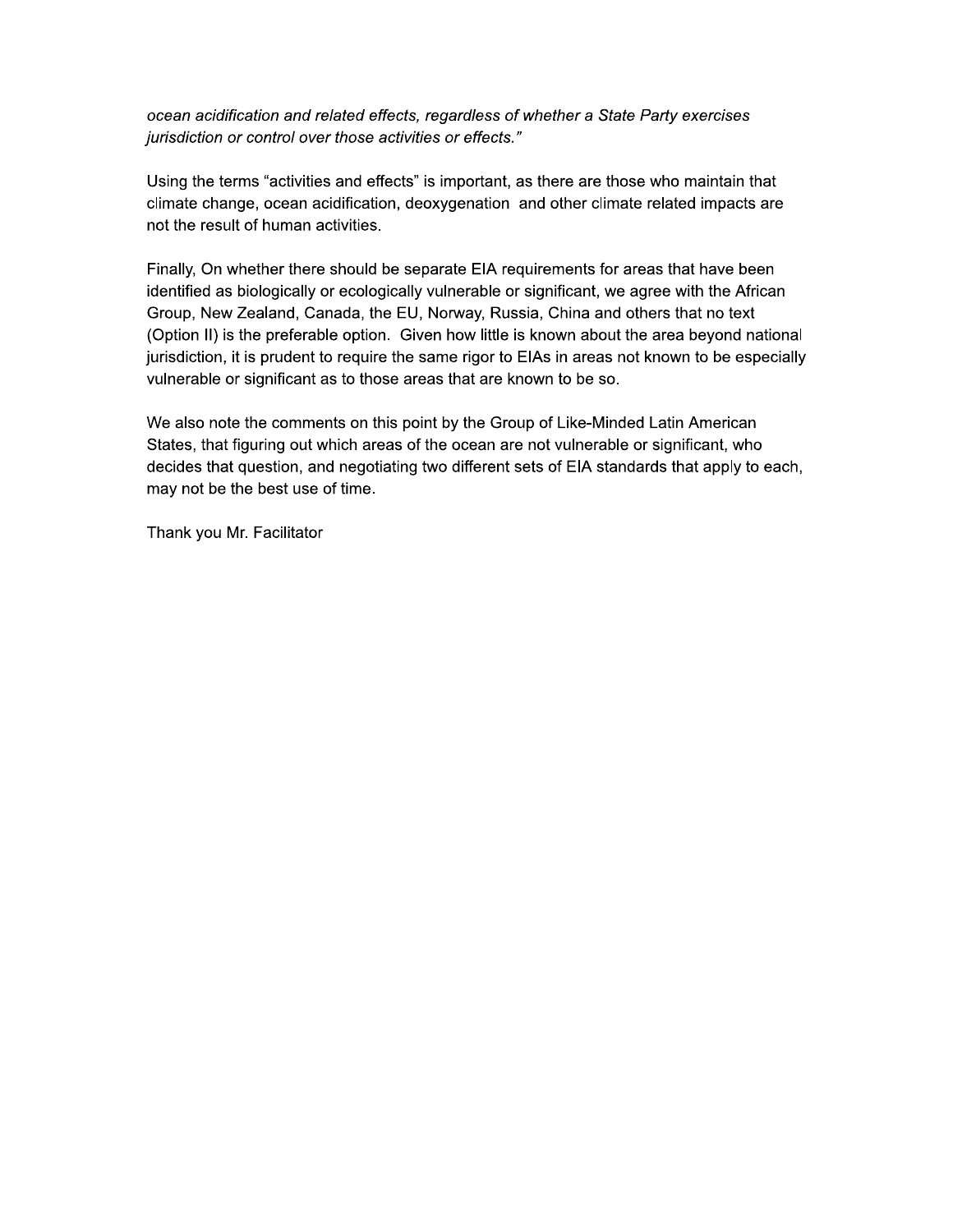## **Recommendations on President's Aid to Negotiations Environmental Impact Assessments**

| <b>ISSUE</b>                               | <b>Relevant text from</b><br><b>PRESIDENT'S AID TO</b><br><b>NEGOTIATIONS (PAN)</b>                                                                                                           | <b>PROPOSED EDITS</b>                                                                                                                                                                                                                                                                                                                                                                                  | <b>RATIONALE</b>                                                                                                                                                                                                                                                                                                                                                                                                                                                                                                                                                                                                                                     | <b>SUPPORT</b><br>(where applicable)                                                                                                                                                                                                                                                                                                                                                                                                                                                                                                                                                                                                                                                                                                                                                                                                                                                                                                                                                                                                                                                                                                                                                                                                                                                                                                                                                                                                                                                                                                                                                                                                                                                                                                                                                                                                                                                                                   |
|--------------------------------------------|-----------------------------------------------------------------------------------------------------------------------------------------------------------------------------------------------|--------------------------------------------------------------------------------------------------------------------------------------------------------------------------------------------------------------------------------------------------------------------------------------------------------------------------------------------------------------------------------------------------------|------------------------------------------------------------------------------------------------------------------------------------------------------------------------------------------------------------------------------------------------------------------------------------------------------------------------------------------------------------------------------------------------------------------------------------------------------------------------------------------------------------------------------------------------------------------------------------------------------------------------------------------------------|------------------------------------------------------------------------------------------------------------------------------------------------------------------------------------------------------------------------------------------------------------------------------------------------------------------------------------------------------------------------------------------------------------------------------------------------------------------------------------------------------------------------------------------------------------------------------------------------------------------------------------------------------------------------------------------------------------------------------------------------------------------------------------------------------------------------------------------------------------------------------------------------------------------------------------------------------------------------------------------------------------------------------------------------------------------------------------------------------------------------------------------------------------------------------------------------------------------------------------------------------------------------------------------------------------------------------------------------------------------------------------------------------------------------------------------------------------------------------------------------------------------------------------------------------------------------------------------------------------------------------------------------------------------------------------------------------------------------------------------------------------------------------------------------------------------------------------------------------------------------------------------------------------------------|
| 1. Definitions<br>a. Cumulative<br>impacts | II. 1.17<br>Option 1: "Cumulative<br>impacts" means impacts<br>on the same ecosystems<br>resulting from different<br>activities or from the<br>repetition of similar<br>activities over time. | II. 1.17<br>Option 1: "Cumulative<br>impacts "means the effects of<br>an activity when added to the<br>effects of other past, present<br>and reasonably foreseeable<br>future activities and effects,<br>including climate change,<br>ocean acidification and<br>related impacts, regardless of<br>whether a State Party<br>exercises jurisdiction or<br>control over those activities<br>and effects. | The term "cumulative impacts" or<br>"cumulative effects" appears in<br>many places in the PAN, and the<br>term is defined in different ways.<br>Having one definition up front<br>avoids having to define the term<br>each time it is used.<br>There is wide agreement that<br>cumulative effects assessment<br>must include climate change,<br>acidification and other impacts<br>related to greenhouse gas<br>emissions, in addition to impacts<br>from sectoral activities.<br>The definition includes assessing<br>"activities and effects," as some<br>countries take the position that<br>climate change is not caused by<br>human activities. | US National Environmental Policy Act (NEPA), CEQ (40 CFR<br>1508.7) A cumulative impact "results from the incremental<br>impact of the action when added to other past, present, and<br>reasonably foreseeable future actions regardless of what<br>agency (Federal or non-Federal) or person undertakes such<br>other actions."<br>UN Fish Stocks Agreement: Art. 5(d): States shall "assess the<br>impacts of fishing, other human activities and environmental<br>factors on target stocks and species belonging to the same<br>ecosystem or associated with or dependent upon, the target<br>stocks."<br>UNEP Goals and Principles of Environmental Impact<br>Assessment, Principle 4 : "An EIA should include, at a<br>minimum (d) An assessment of the likely or potential<br>environmental impacts of the proposed activity and<br>alternatives, including the direct, indirect, cumulative, short-<br>term and long-term effects; "<br>Protocol on Environmental Protection in the Antarctic Treaty,<br>Annex 1: "(f) consideration of cumulative impacts of the<br>proposed activity in the light of existing activities and other<br>known planned activities;"<br>Convention of the Protection of the Marine Environment of the<br>Baltic Sea Area, Article 7 " 3: The Contracting Parties concerned<br>shall jointly take appropriate measures in order to prevent and<br>eliminate pollution including cumulative deleterious effects."<br>UNFCCC Article 7 (e): "Assess, on the basis of all information<br>made available to it in accordance with the provisions of the<br>Convention, the implementation of the Convention by the<br>Parties, the overall effects of the measures taken pursuant to<br>the Convention, in particular environmental, economic and<br>social effects as well as their cumulative impacts and the extent<br>to which progress towards the objective of the Convention is |

\*HOW TO READ THE PROPOSED EDITS: our recommended text is **in bold**, and replaces original text (strikenthrough)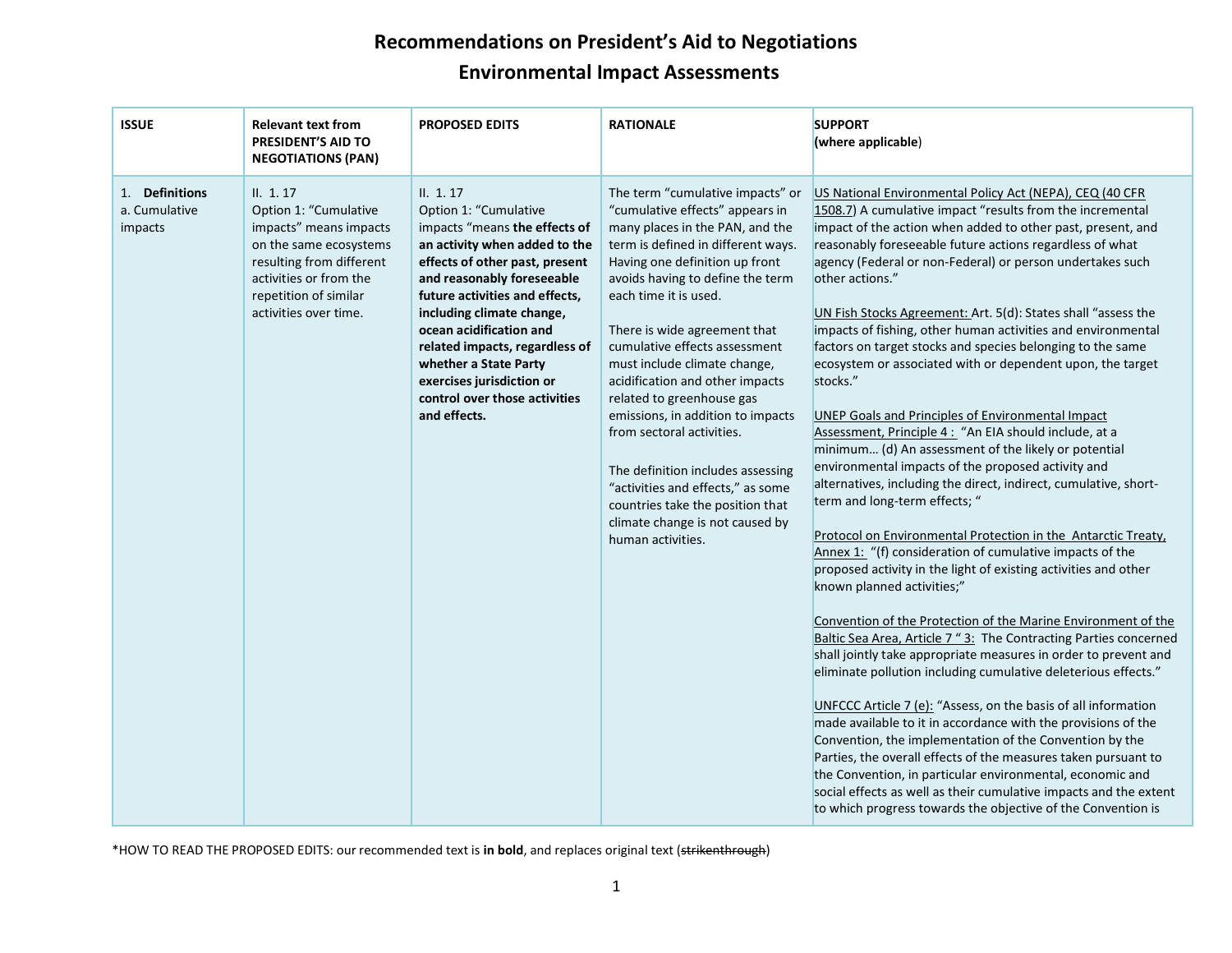|                                                                                                                                            |                                                                                                                                                                                                                                                                                                                                       |                                                                                                                                                                                                                                                                                                                                                                         |                                                                                                                                                                                                                                                                       | being achieved;" Article 4 (f) "Take climate change<br>considerations into account, to the extent feasible, in their<br>relevant social, economic and environmental policies and<br>actions"<br>European EIA Directive Annex IV; Guidelines on the Assessment<br>of Indirect and Cumulative Impacts as well as Impact interactions;<br>Study on the Assessment of Indirect and Cumulative Impacts as<br>well as Impact interactions.                                                                                                                                                                                                |
|--------------------------------------------------------------------------------------------------------------------------------------------|---------------------------------------------------------------------------------------------------------------------------------------------------------------------------------------------------------------------------------------------------------------------------------------------------------------------------------------|-------------------------------------------------------------------------------------------------------------------------------------------------------------------------------------------------------------------------------------------------------------------------------------------------------------------------------------------------------------------------|-----------------------------------------------------------------------------------------------------------------------------------------------------------------------------------------------------------------------------------------------------------------------|-------------------------------------------------------------------------------------------------------------------------------------------------------------------------------------------------------------------------------------------------------------------------------------------------------------------------------------------------------------------------------------------------------------------------------------------------------------------------------------------------------------------------------------------------------------------------------------------------------------------------------------|
| b. Strategic<br>environmental<br>assessment (SEA)                                                                                          | II. 1. 18<br>Option 1: "SEA means []                                                                                                                                                                                                                                                                                                  | II. 1. 18<br>Option 1: "SEA means the<br>evaluation of the known or<br>likely effects of plans,<br>programs on ABNJ, taking<br>into account inter-related<br>socioeconomic, cultural and<br>human health impacts."                                                                                                                                                      | This definition is taken from the<br>Kiev protocol, which applies to<br>domestic EIA. It may need to be<br>'internationalized" to reflect the<br>fact that not all sectoral or<br>regional bodies prepare plans or<br>programs, e.g., RFMOs.                          |                                                                                                                                                                                                                                                                                                                                                                                                                                                                                                                                                                                                                                     |
| c. Environmental<br>impact assessment<br>(EIA)                                                                                             | II. 1. 19 : "EIA means a<br>process to evaluate the<br>environmental impacts of<br>an activity to be carried<br>out in ABNJ, with an effect<br>on areas within or beyond<br>national jurisdiction,<br>taking into account<br>interrelated<br>socioeconomic, cultural<br>and human health<br>impacts, both beneficial<br>and adverse." | II. 1.19: "EIA means a process<br>to evaluate the environmental<br>impacts, including cumulative<br>impacts, of a proposed<br>activity."                                                                                                                                                                                                                                | Need to clarify that all EIAs must<br>assess cumulative impacts of the<br>proposed activity together with<br>other effects that impact the<br>same ecosystem or species.                                                                                              | See instruments requiring cumulative effects to be analyzed as<br>part of environmental impact assessments, above under<br>"Definitions: cumulative effects," pages 1 and 2 of this table.                                                                                                                                                                                                                                                                                                                                                                                                                                          |
| 2. Obligation to<br>prepare an EIA:<br>when the activity<br>will have effects on<br>ABNJ vs. when the<br>activity is<br>conducted in ABNJ. | III. 5.1 Obligation to<br>conduct environmental<br>impact assessments:<br>(1) OPTION I: States<br>Parties shall assess the<br>potential effects of<br>planned activities under<br>their jurisdiction or<br>control in areas beyond<br>national jurisdiction in<br>accordance with their<br>obligation under articles                  | III. 5.1 Obligation to conduct<br>environmental impact<br>assessments:<br>(1) OPTION I: States Parties<br>shall assess the potential<br>effects of planned activities<br>under their jurisdiction or<br>control in, or with effects in,<br>areas beyond national<br>jurisdiction in accordance with<br>their obligation under articles<br>204 to 206 of the Convention. | a. States are obligated to assess<br>transboundary impacts of<br>proposed activities conducted<br>within their waters, including<br>activities that affect ABNJ. Indeed,<br>the obligation may even be<br>heightened due to potential<br>impacts on shared resources. | Rio Declaration on Environment and Development 1992,<br>Principle 2: "States have the responsibility to ensure that<br>activities within their jurisdiction or control do not cause<br>damage to the environment of other States or of areas beyond<br>the limits of national jurisdiction."<br>ICJ, Nuclear Weapons Advisory Opinion 1996: "The existence of<br>the general obligation of States to ensure that activities within<br>their jurisdiction and control respect the environment of other<br>States or of areas beyond national control is now part of the<br>corpus of international law relating to the environment." |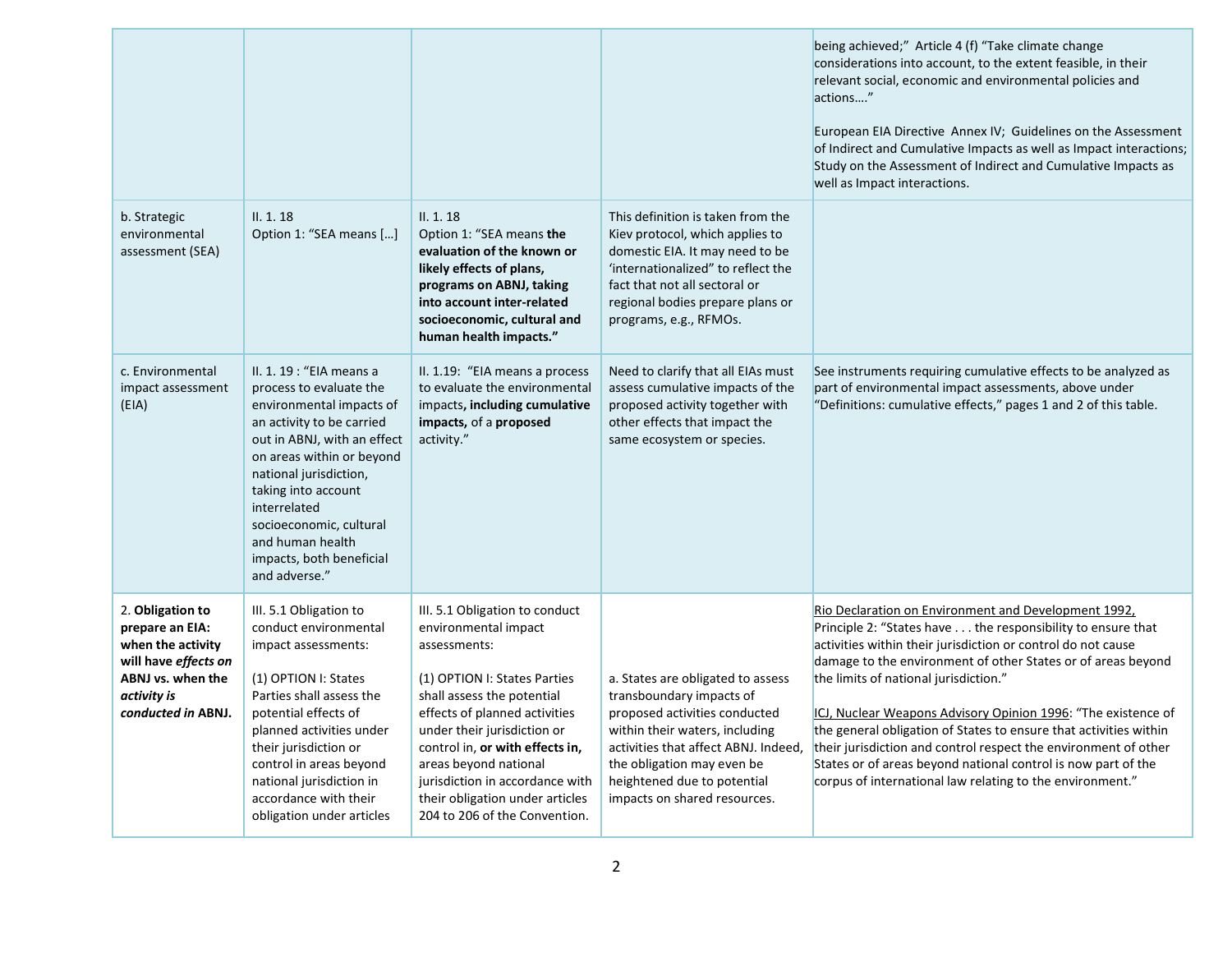| 204 to 206 of the<br>Convention.<br>(3) OPTION II: The<br>requirement in this<br>instrument to conduct an<br>environmental impact<br>assessment applies to all<br>activities with impacts in<br>areas beyond national<br>jurisdiction. | b. Many of the most important<br>impacts in ABNJ may originate<br>from national jurisdictions.<br>c. States should not be permitted<br>to cause harm to ABNJ by carrying<br>out activities at or near their<br>jurisdictional boundaries. | UNCLOS Article 194, 2: "States shall take all measures necessary<br>to ensure that activities under their jurisdiction or control are<br>so conducted as not to cause damage by pollution to other<br>States and their environment, and that pollution arising from<br>incidents or activities under their jurisdiction or control does<br>not spread beyond the areas where they exercise sovereign<br>rights in accordance with this Convention."<br>Espoo Convention, Article 2, (1): " The Parties shall, either<br>individually or jointly, take all appropriate and effective<br>measures to prevent, reduce and control significant adverse<br>transboundary environmental impact from proposed activities.<br>(2) Each Party shall take the necessary legal, administrative or<br>other measures to implement the provisions of this Convention,<br>including, with respect to proposed activities listed in Appendix<br>I that are likely to cause significant adverse transboundary<br>impact, the establishment of an environmental impact<br>assessment procedure that permits public participation and<br>preparation of the environmental impact assessment<br>documentation described in Appendix II."<br>North American Agreement on Environmental Cooperation,<br>Article 10, 7: " Recognizing the significant bilateral nature of<br>many transboundary environmental issues, the Council shall<br>consider and develop recommendations with respect to: (a)<br>assessing the environmental impact of proposed projects<br>subject to decisions by a competent government authority and<br>likely to cause significant adverse transboundary effects,<br>including a full evaluation of comments provided by other<br>Parties and persons of other Parties;"<br>Protocol on Environmental Protection in the Antarctic Treaty,<br>Article 6, :. "The Parties shall co-operate with those Parties<br>which may exercise jurisdiction in areas adjacent to the<br>Antarctic Treaty area with a view to ensuring that activities in<br>the Antarctic Treaty area do not have adverse environmental<br>impacts on those areas."<br>UN Fish Stocks Agreement, Article 7, 1. (b): with respect to highly<br>migratory fish stocks, the relevant coastal States and other States<br>whose nationals fish for such stocks in the region shall cooperate,<br>either directly or through the appropriate mechanisms for<br>cooperation provided for in Part III, with a view to ensuring<br>conservation and promoting the objective of optimum utilization<br>of such stocks throughout the region, both within and beyond the<br>areas under national jurisdiction." " Article 7, 2: Conservation and |
|----------------------------------------------------------------------------------------------------------------------------------------------------------------------------------------------------------------------------------------|-------------------------------------------------------------------------------------------------------------------------------------------------------------------------------------------------------------------------------------------|----------------------------------------------------------------------------------------------------------------------------------------------------------------------------------------------------------------------------------------------------------------------------------------------------------------------------------------------------------------------------------------------------------------------------------------------------------------------------------------------------------------------------------------------------------------------------------------------------------------------------------------------------------------------------------------------------------------------------------------------------------------------------------------------------------------------------------------------------------------------------------------------------------------------------------------------------------------------------------------------------------------------------------------------------------------------------------------------------------------------------------------------------------------------------------------------------------------------------------------------------------------------------------------------------------------------------------------------------------------------------------------------------------------------------------------------------------------------------------------------------------------------------------------------------------------------------------------------------------------------------------------------------------------------------------------------------------------------------------------------------------------------------------------------------------------------------------------------------------------------------------------------------------------------------------------------------------------------------------------------------------------------------------------------------------------------------------------------------------------------------------------------------------------------------------------------------------------------------------------------------------------------------------------------------------------------------------------------------------------------------------------------------------------------------------------------------------------------------------------------------------------------------------------------------------------------------------------------------------------------------------------------------------------------------------------------------------------|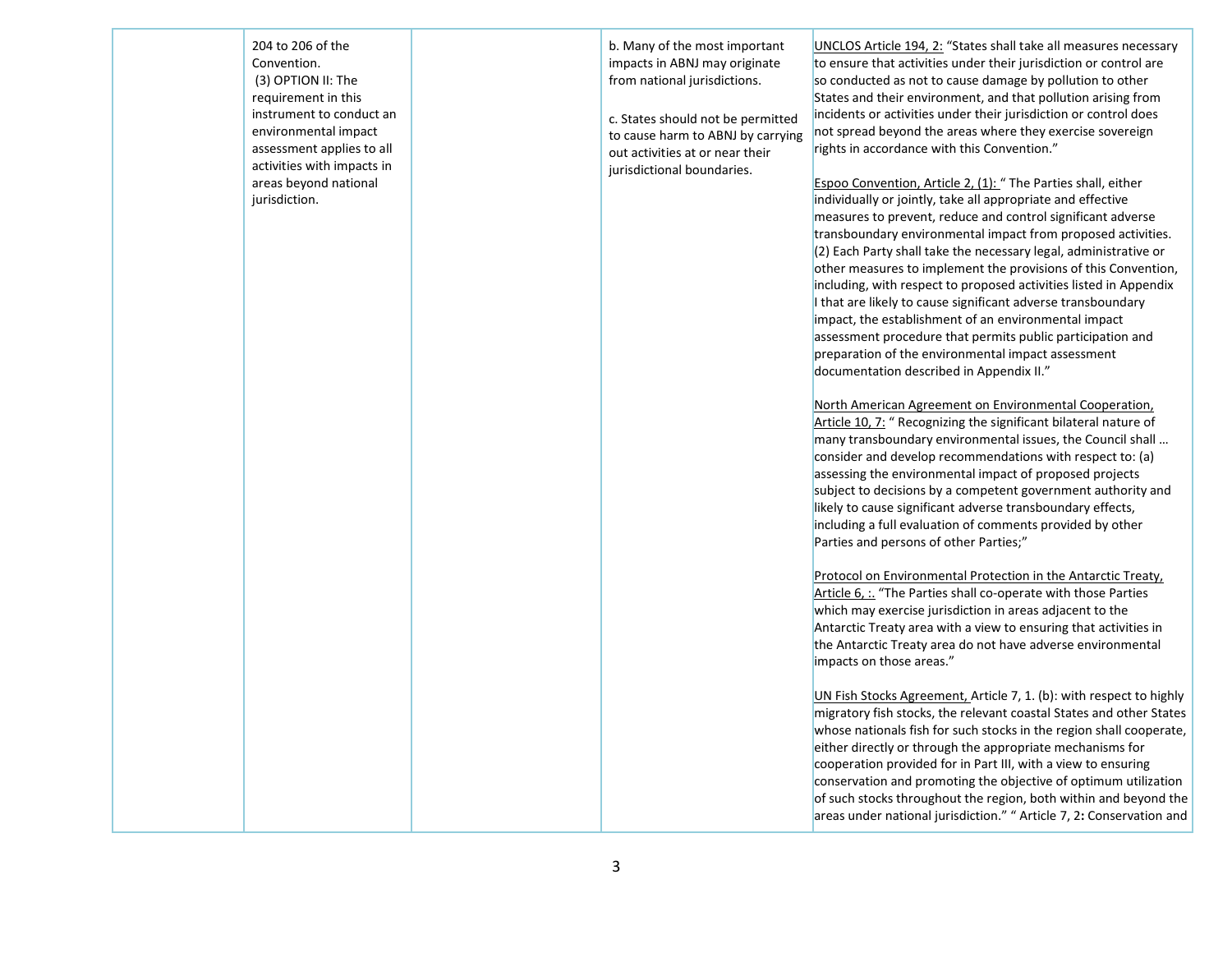|                                                                      |                                                                                                                                                                                                                                                                                                                                                                                                                                                          |                                                                                                                                                                                                                                                                                                                                                                                                                                                 |                                                                                                                                                                                                                                                                                                                                                                                                                                                                                                                                                                      | management measures established for the high seas and those<br>adopted for areas under national jurisdiction shall be compatible ir<br>order to ensure conservation and management of the straddling<br>fish stocks and highly migratory fish stocks in their entirety"                                                                                                                                                                                                                                                                                                                                                                                                                                                                                                                                                                                                                                                                                        |
|----------------------------------------------------------------------|----------------------------------------------------------------------------------------------------------------------------------------------------------------------------------------------------------------------------------------------------------------------------------------------------------------------------------------------------------------------------------------------------------------------------------------------------------|-------------------------------------------------------------------------------------------------------------------------------------------------------------------------------------------------------------------------------------------------------------------------------------------------------------------------------------------------------------------------------------------------------------------------------------------------|----------------------------------------------------------------------------------------------------------------------------------------------------------------------------------------------------------------------------------------------------------------------------------------------------------------------------------------------------------------------------------------------------------------------------------------------------------------------------------------------------------------------------------------------------------------------|----------------------------------------------------------------------------------------------------------------------------------------------------------------------------------------------------------------------------------------------------------------------------------------------------------------------------------------------------------------------------------------------------------------------------------------------------------------------------------------------------------------------------------------------------------------------------------------------------------------------------------------------------------------------------------------------------------------------------------------------------------------------------------------------------------------------------------------------------------------------------------------------------------------------------------------------------------------|
| 3. Relationship to<br>other instruments,<br>frameworks and<br>bodies | III.5.2 Relationship to EIA<br>processes under relevant<br>instruments, frameworks<br>and bodies.                                                                                                                                                                                                                                                                                                                                                        | III.5.2 Relationship to EIA<br>processes under relevant<br>instruments, frameworks and<br>bodies.                                                                                                                                                                                                                                                                                                                                               |                                                                                                                                                                                                                                                                                                                                                                                                                                                                                                                                                                      |                                                                                                                                                                                                                                                                                                                                                                                                                                                                                                                                                                                                                                                                                                                                                                                                                                                                                                                                                                |
|                                                                      | 4) Option II:<br>(a) the provisions of this<br>Part constitute global<br>standards and minimum<br>requirements for<br>environmental impact<br>assessments for ABNJ.<br>(b) all other instruments<br>and frameworks and<br>relevant global, regional<br>and sectoral bodies with a<br>mandate in relation to<br>marine biodiversity of<br>[ABNJ] shall conform to<br>the strict environmental<br>impact assessment<br>standards set forth in<br>paragraph | 4) Option II:<br>(a) the provisions of this Part<br>constitute global standards<br>and minimum requirements<br>for environmental impact<br>assessments for ABNJ.<br>(b) all other instruments and<br>frameworks and relevant<br>global, regional and sectoral<br>bodies with a mandate in<br>relation to marine biodiversity<br>of [ABNJ] shall conform to the<br>strict environmental impact<br>assessment standards set forth<br>in paragraph | The instrument should set out<br>baseline requirements for all EIAs<br>prepared for activities in or<br>affecting ABNJ in order to ensure a<br>basic level of consistency and rigor<br>across regional and sectoral<br>bodies.<br>Precedent for establishing baseline<br>requirements that apply across<br>bodies include the UN Fish Stocks<br>Agreement, which sets out<br>baseline assessment and<br>management requirements across<br>RFMOs, UN resolution 61/105,<br>which sets out baseline<br>requirements for bottom trawling<br>activities everywhere, etc. |                                                                                                                                                                                                                                                                                                                                                                                                                                                                                                                                                                                                                                                                                                                                                                                                                                                                                                                                                                |
| 4. Threshold vs<br>List<br><b>Threshold</b>                          | III.5.3 Activities for which<br>an EIA is required<br><b>OPTION III: When States</b><br>Parties have reasonable<br>grounds for believing that<br>planned activities under<br>their jurisdiction or<br>control are likely to have<br>more than a minor or<br>transitory effect on the<br>marine environment, they<br>shall assess the potential<br>effects of such activities<br>on the marine<br>environment.                                            | III.5.3 Activities for which an<br>EIA is required<br><b>OPTION III: When States</b><br>Parties have reasonable<br>grounds for believing that<br>planned activities<br>under their jurisdiction or<br>control are likely to have more<br>than a minor or transitory<br>effect on the marine<br>environment, they shall assess<br>the potential effects of such<br>activities on the marine<br>environment, in accordance<br>with Part           | Clarifies that assessment must be<br>done in accordance with the EIA<br>provisions in the instrument.                                                                                                                                                                                                                                                                                                                                                                                                                                                                | Madrid Protocol (Protocol on Environmental Protection in the<br>Antarctic Treaty): Article 8 "1. Proposed activities referred to in<br>paragraph 2 below shall be subject to the procedures set out in<br>Annex I for prior assessment of the impacts of those activities on<br>the Antarctic environment or on dependent or associated<br>ecosystems according to whether those activities are identified as<br>having: (a) less than a minor or transitory impact; (b) a minor or<br>transitory impact; or (c) more than a minor or transitory impact."<br>Annex 1 "1. Unless it has been determined that an activity will<br>have less than a minor or transitory impact, or unless a<br>Comprehensive Environmental Evaluation is being prepared in<br>accordance with Article 3, an Initial Environmental Evaluation<br>shall be prepared2. If an Initial Environmental Evaluation<br>indicates that a proposed activity is likely to have no more than a |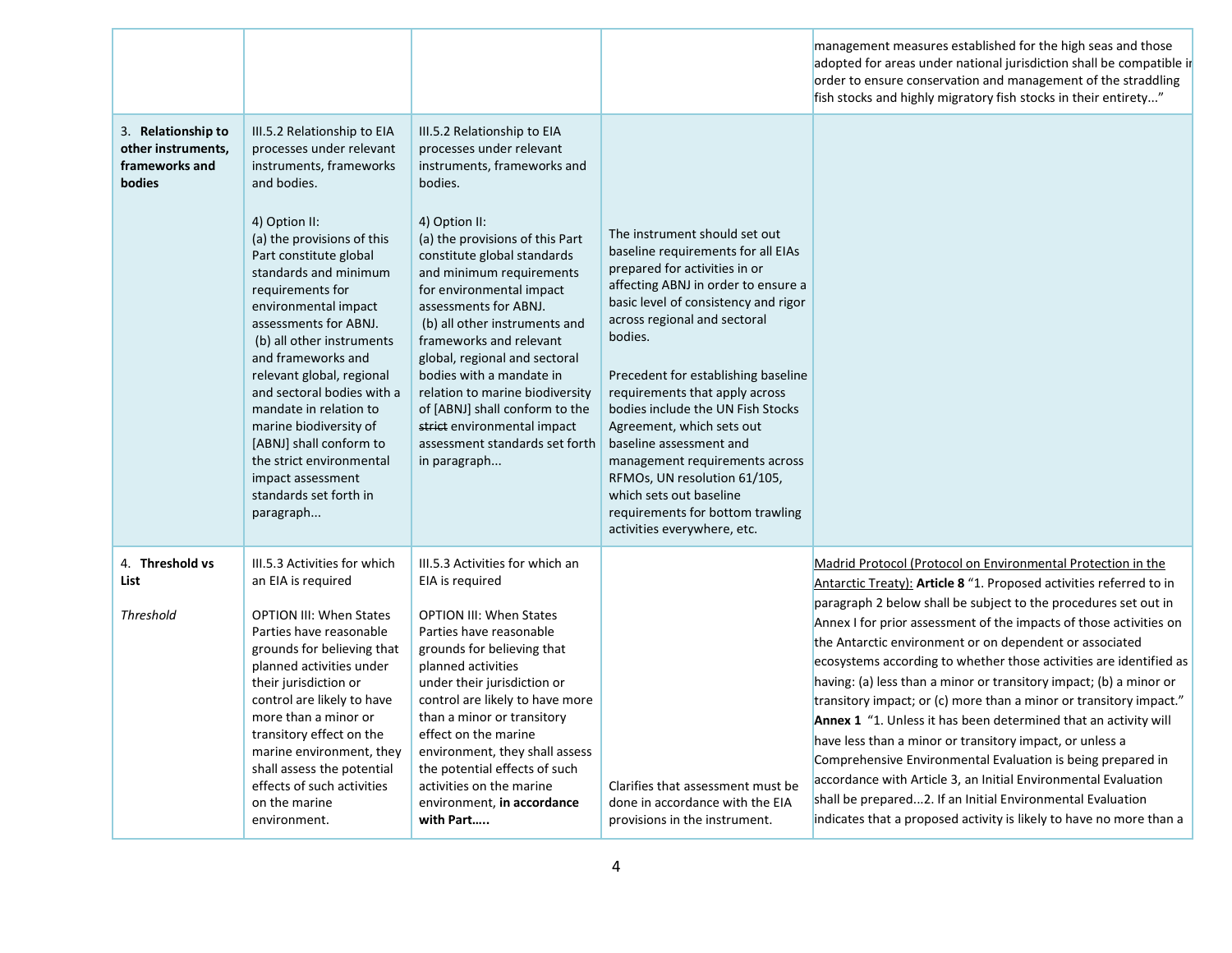|                                     |                                                                                                                                                                                                                                                                                                                                                                                                                                                              |                                                                 |                                                                                                                                                                     | minor or transitory impact, the activity may proceed, provided<br>that appropriate procedures, which may include monitoring, are<br>put in place to assess and verify the impact of the activity." <b>Article</b><br>3 Comprehensive Environmental Evaluation 1. If an Initial<br>Environmental Evaluation indicates or if it is otherwise<br>determined that a proposed activity is likely to have more than a<br>minor or transitory impact, a Comprehensive Environmental<br>Evaluation shall be prepared."<br>World Charter for Nature (GA Res 3717)(1982): "11. Activities<br>which might have an impact on nature shall be controlled, and<br>the best available technologies that minimize significant risks to<br>nature or other adverse effects shall be used; in particular: (c)<br>Activities which may disturb nature shall be preceded by<br>assessment of their consequences" |
|-------------------------------------|--------------------------------------------------------------------------------------------------------------------------------------------------------------------------------------------------------------------------------------------------------------------------------------------------------------------------------------------------------------------------------------------------------------------------------------------------------------|-----------------------------------------------------------------|---------------------------------------------------------------------------------------------------------------------------------------------------------------------|----------------------------------------------------------------------------------------------------------------------------------------------------------------------------------------------------------------------------------------------------------------------------------------------------------------------------------------------------------------------------------------------------------------------------------------------------------------------------------------------------------------------------------------------------------------------------------------------------------------------------------------------------------------------------------------------------------------------------------------------------------------------------------------------------------------------------------------------------------------------------------------------|
| List                                | List of activities that<br>require or do not require<br>an environmental impact<br>assessment                                                                                                                                                                                                                                                                                                                                                                | <b>OPTION IV: No text</b>                                       | A list will take time to negotiate<br>and would be difficult to update. A<br>threshold approach is appropriate,<br>particularly for new and emerging<br>activities. |                                                                                                                                                                                                                                                                                                                                                                                                                                                                                                                                                                                                                                                                                                                                                                                                                                                                                              |
| 5. Cumulative<br>effects assessment | III.5.3 Cumulative impacts<br>1. OPTION I: Cumulative<br>impacts shall be taken into<br>account in the conduct of<br>EIAs.<br>2. In determining<br>cumulative impacts, the<br>incremental effect of an<br>activity when added to the<br>effects of past, present<br>and reasonably<br>foreseeable future<br>activities shall be<br>examined regardless of<br>whether the State party<br>exercises jurisdiction or<br>control over those other<br>activities. | III.5.3 Cumulative impacts<br>1.OPTION I: No text<br>2. No text | and the proposed revised<br>definition of cumulative effects<br>above specifies what the<br>cumulative effects analysis should<br>contain.                          | The proposed revised definition of See instruments requiring cumulative effects to be analyzed as<br>EIA above specifies that cumulative part of environmental impact assessments, above under<br>effects must be assessed in all EIAs, "Definitions: cumulative effects," pages 1 and 2 of this table.                                                                                                                                                                                                                                                                                                                                                                                                                                                                                                                                                                                      |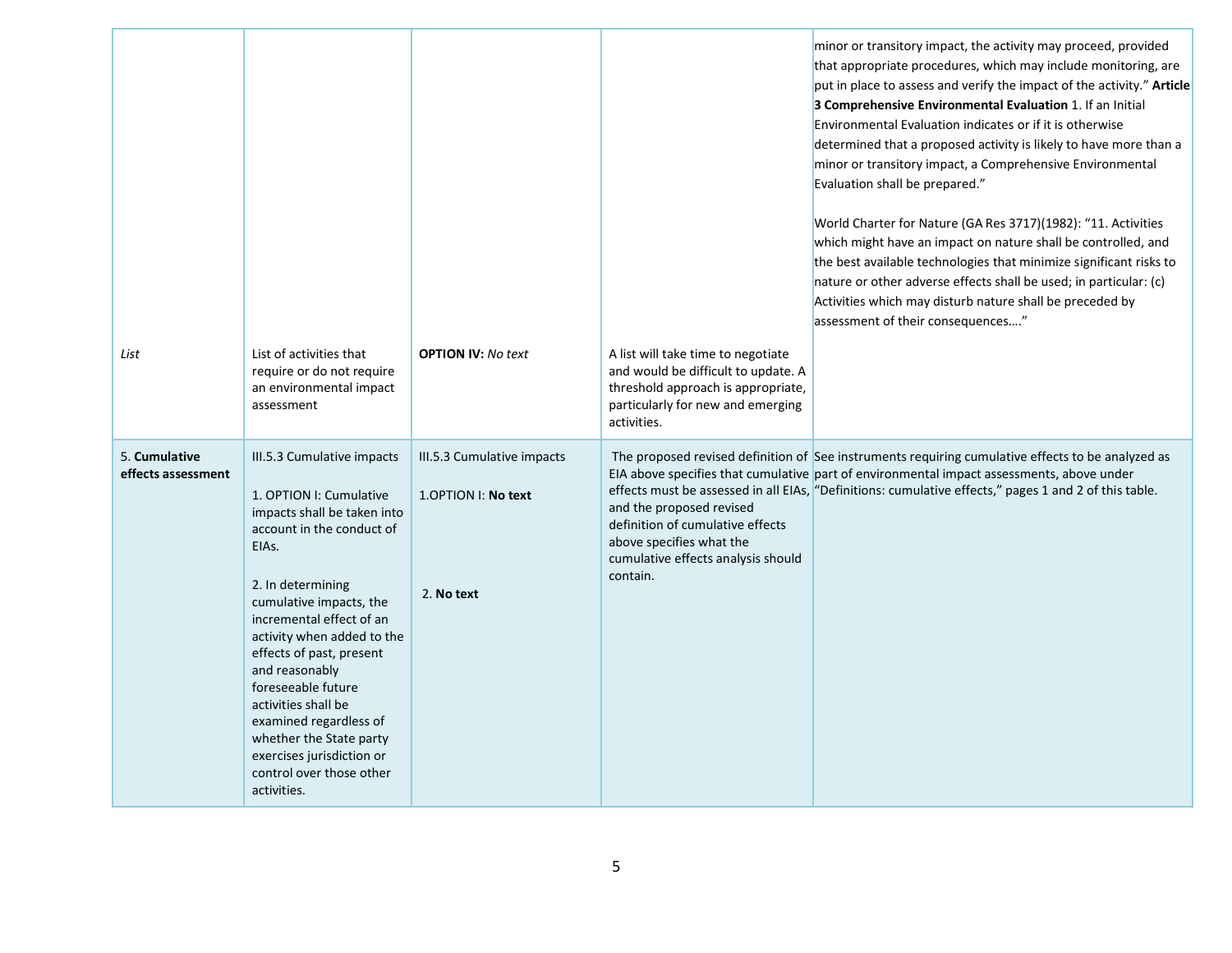| 6. Separate EIA<br>requirements for<br>ecologically or<br>biologically<br>significant or<br>vulnerable areas? | III.5.3 EIAs in vulnerable or<br>significant areas<br>OPTION I: (1): A lower<br>threshold, as set out<br>below, shall apply to the<br>conduct of EIAs for<br>activities undertaken in<br>areas identified as<br>ecologically or biologically<br>significant or vulnerable.                                                                                                                                                                                                                                                             | III.5.3 EIAs in vulnerable or<br>significant areas<br>No text                                                                                                                                                                                                                                                                                                                                                                                                                                                                                                                                                                                                                                                                                                                                                                                          | it is prudent to require the same<br>rigor to EIAs in areas not known to<br>be vulnerable or significant to<br>ensure that fragile or vulnerable<br>habitats or species are protected.<br>Special areas will be considered in<br>the course of any EIA. | Given how little is known about the <b>UNCLOS</b> Art. 194(5) The measures taken in accordance with this<br>ocean beyond national jurisdiction, Part shall include those necessary to protect and preserve rare<br>or fragile ecosystems as well as the habitat of depleted,<br>threatened or endangered species and other forms of marine<br>life.<br>UNGA resolution 61/105 para 83 (a) To assess, on the basis of<br>the best available scientific information, whether individual<br>bottom fishing activities would have significant adverse impacts<br>on vulnerable marine ecosystems, and to ensure that if it is<br>assessed that these activities would have significant adverse<br>impacts, they are managed to prevent such impacts, or not<br>authorized to proceed.                                                                                                                                                                                                                                                                                                                                                                                                                                                                                                                                                                                                                                                                                                                                                                                                                                                                                                                                     |
|---------------------------------------------------------------------------------------------------------------|----------------------------------------------------------------------------------------------------------------------------------------------------------------------------------------------------------------------------------------------------------------------------------------------------------------------------------------------------------------------------------------------------------------------------------------------------------------------------------------------------------------------------------------|--------------------------------------------------------------------------------------------------------------------------------------------------------------------------------------------------------------------------------------------------------------------------------------------------------------------------------------------------------------------------------------------------------------------------------------------------------------------------------------------------------------------------------------------------------------------------------------------------------------------------------------------------------------------------------------------------------------------------------------------------------------------------------------------------------------------------------------------------------|---------------------------------------------------------------------------------------------------------------------------------------------------------------------------------------------------------------------------------------------------------|-----------------------------------------------------------------------------------------------------------------------------------------------------------------------------------------------------------------------------------------------------------------------------------------------------------------------------------------------------------------------------------------------------------------------------------------------------------------------------------------------------------------------------------------------------------------------------------------------------------------------------------------------------------------------------------------------------------------------------------------------------------------------------------------------------------------------------------------------------------------------------------------------------------------------------------------------------------------------------------------------------------------------------------------------------------------------------------------------------------------------------------------------------------------------------------------------------------------------------------------------------------------------------------------------------------------------------------------------------------------------------------------------------------------------------------------------------------------------------------------------------------------------------------------------------------------------------------------------------------------------------------------------------------------------------------------------------------------------|
| 7. EIA Process<br>a.Screening                                                                                 | III.5.4 EIA process<br>a. Screening<br>OPTION III 1. a. OPTION C:<br>The proponent of the<br>planned activity is<br>responsible for<br>determining whether an<br>EiA is required. If the<br>proponent determines<br>that an EIA is not required<br>for the planned activity,<br>the proponent must<br>provide information to<br>support that conclusion.<br>The body set forth in Part<br>[] shall verify that the<br>information provided by<br>the proponent of the<br>activity satisfies the<br>requirements of this<br>instrument. | III.5.4 EIA process<br>a. Screening<br>OPTION III 1. a. OPTION C: The<br>proponent of the planned<br>activity is responsible for<br>determining whether an EIA is<br>required. If the proponent<br>determines that an EIA is not<br>required for the planned<br>activity, the proponent must<br>provide information to support<br>that conclusion. The State<br>Party under whose<br>jurisdiction or control the<br>proponent operates or the<br>body set forth in Part [] shall<br>verify that the information<br>provided by the proponent of<br>the activity satisfies the<br>requirements of this<br>instrument. At the request of<br>any State, a decision not to<br>undertake an EIA may be<br>reviewed by the body set<br>forth in Part [], which shall<br>make recommendations to<br>the State with jurisdiction or<br>control and to the COP. | The responsibility for decisions<br>regarding whether or not to<br>prepare an EIA should reside with<br>the proponent State, except when<br>the scientific committee has<br>assumed responsibility for<br>request.                                      | a. Screening<br>Protocol on Environmental Protection in the Antarctic Treaty,<br>Annex 1, Article 2: "1. Unless it has been determined that an<br>activity will have less than a minor or transitory impact, or<br>unless a Comprehensive Environmental Evaluation is being<br>prepared in accordance with Article 3, an Initial Environmental<br>screening at the sponsoring State's Evaluation shall be prepared. It shall contain sufficient detail to<br>assess whether a proposed activity may have more than a<br>minor or transitory impact and shall include: (a) a description of<br>the proposed activity, including its purpose, location, duration<br>and intensity; and (b) consideration of alternatives to the<br>proposed activity and any impacts that the activity may have,<br>including consideration of cumulative impacts in the light of<br>existing and known planned activities. 2. If an Initial<br>Environmental Evaluation indicates that a proposed activity is<br>likely to have no more than a minor or transitory impact, the<br>activity may proceed, provided that appropriate procedures,<br>which may include monitoring, are put in place to assess and<br>verify the impact of the activity."<br>UNCLOS Article 206: "When States have reasonable grounds for<br>believing that planned activities under their jurisdiction or<br>control may cause substantial pollution of or significant and<br>harmful changes to the marine environment, they shall, as far<br>as practicable, assess the potential effects of such activities on<br>the marine environment and shall communicate reports of the<br>results of such assessments in the manner provided in article<br>205." |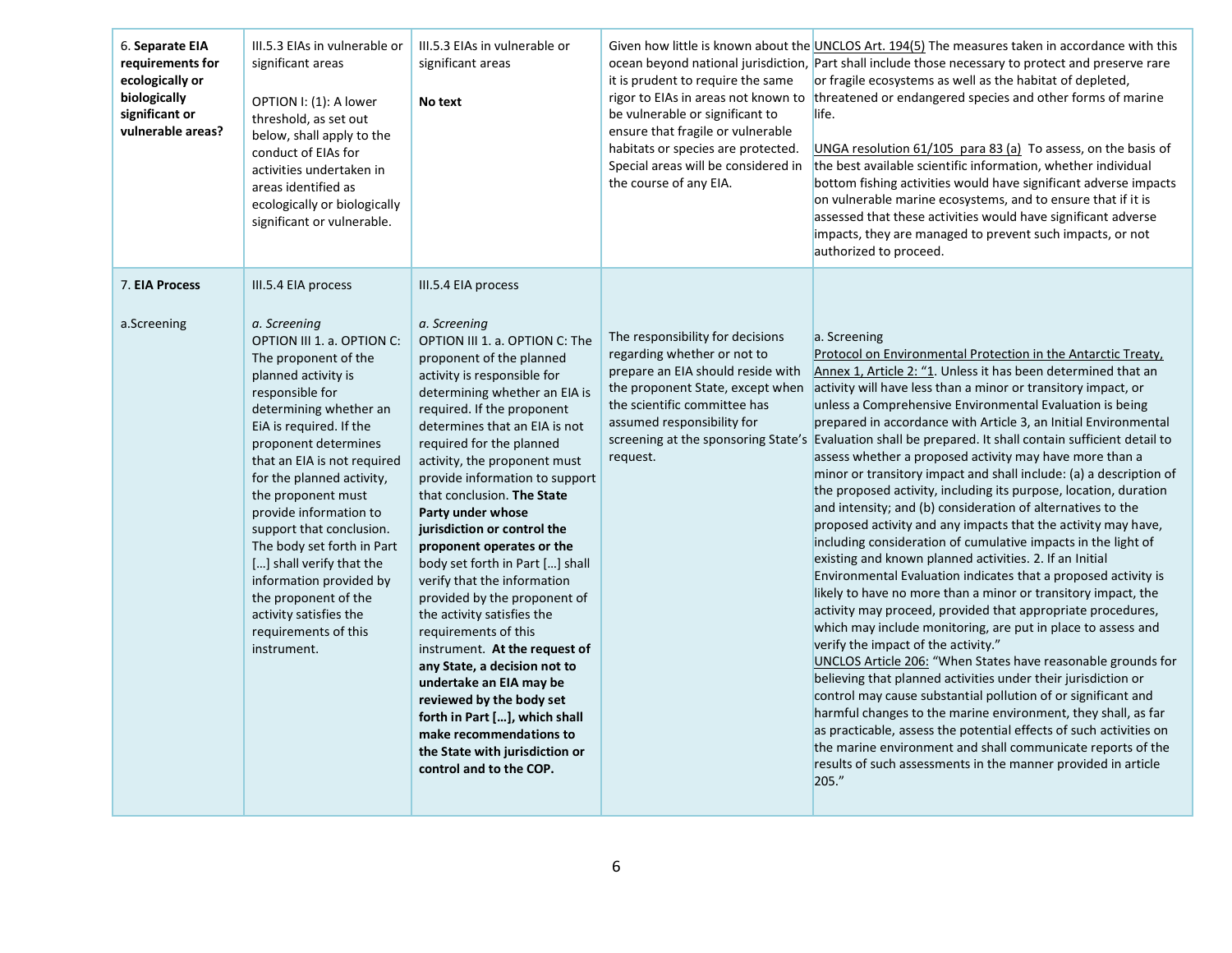| b.Scoping                | b. Scoping<br>Option B: to identify<br>impacts and alternatives<br>for analysis.                                                                                                                                                                                                                                                                                                                                                                                                                                                                                                                                      | b Scoping<br>Option B: Parties shall to<br>identify the area that may be<br>affected, evaluate potential<br>individual and cumulative<br>impacts and alternatives for<br>analysis, including a no-action<br>alternative.                                                                                                                                                                                                                                                                                                                                                                                                                                                                     | See "Content of EIAs," below.                                                                                                                                                                                                                                            | See "Content of EIAs," below.                                                                                                                                                                                                                                                                                                                                                                                                                                                                                                                                                                                       |
|--------------------------|-----------------------------------------------------------------------------------------------------------------------------------------------------------------------------------------------------------------------------------------------------------------------------------------------------------------------------------------------------------------------------------------------------------------------------------------------------------------------------------------------------------------------------------------------------------------------------------------------------------------------|----------------------------------------------------------------------------------------------------------------------------------------------------------------------------------------------------------------------------------------------------------------------------------------------------------------------------------------------------------------------------------------------------------------------------------------------------------------------------------------------------------------------------------------------------------------------------------------------------------------------------------------------------------------------------------------------|--------------------------------------------------------------------------------------------------------------------------------------------------------------------------------------------------------------------------------------------------------------------------|---------------------------------------------------------------------------------------------------------------------------------------------------------------------------------------------------------------------------------------------------------------------------------------------------------------------------------------------------------------------------------------------------------------------------------------------------------------------------------------------------------------------------------------------------------------------------------------------------------------------|
| c. Assessment<br>process | c. Assessment process<br><b>OPTION A: Impact</b><br>prediction and evaluation,<br>using the best available<br>scientific information,<br>including traditional<br>knowledge.                                                                                                                                                                                                                                                                                                                                                                                                                                          | c. Assessment process<br><b>OPTION A: Impact prediction</b><br>and evaluation, based on the<br>results of site specific surveys<br>of the area that could be<br>affected, and using the best<br>available scientific<br>information, including<br>traditional knowledge and<br>including an assessment of<br>alternatives including a no-<br>action alternative.                                                                                                                                                                                                                                                                                                                             | The impacts of an activity depend<br>in large part on the vulnerability of stock assessment"<br>the environment affected. For<br>no scientific information available,<br>necessitating data collection and<br>analysis to determine the presence<br>habitats or species. | UN Fish Stocks Agreement, Art 14 (1)(b): States shall "ensure<br>that data are collected in sufficient detail to facilitate effective<br>most areas of ABNJ there is little or $6(2)$ : "The absence of adequate scientific information shall not<br>be used as a reason for postponing or failing to take<br>conservation and management measures."<br>or absence of unique or vulnerable <b>FAO Deep Sea Fisheries Guidelines</b> , para 21(iii): States should<br>"develop data collection and research programmes to assess<br>the impact of fishing on target and non-target species and their<br>environment. |
| d. Capacity              | Ii. OPTION C: The<br>environmental impact<br>assessment shall be<br>conducted by an<br>independent consultant<br>appointed by a panel of<br>experts designated by the<br>scientific/technical body<br>set forth in Part [].<br>(ii): States parties, in<br>particular small island<br>developing States, are not<br>precluded from submitting<br>joint environmental<br>impact assessments.<br>(iii): A pool of experts shall<br>be created under the<br>scientific/technical body<br>set forth in Part []. States<br>parties with capacity<br>constraints may<br>commission those experts<br>to conduct and evaluate | Recommend that this option,<br>which addresses capacity<br>issues, become a new section,<br>not an alternative option:<br>At the request of a State, the<br>environmental impact<br>assessment shall be conducted<br>by an independent consultant<br>appointed by a panel of<br>experts designated by the<br>scientific/technical body set<br>forth in Part [].<br>(ii): States parties, in particular<br>small island developing States,<br>are not precluded from<br>submitting joint environmental<br>impact assessments.<br>(iii): A pool of experts shall be<br>created under the<br>scientific/technical body set<br>forth in Part []. States parties<br>with capacity constraints may | Assisting states that lack capacity<br>should be a requirement, not an<br>option.                                                                                                                                                                                        | See "Content of EIAs," below.                                                                                                                                                                                                                                                                                                                                                                                                                                                                                                                                                                                       |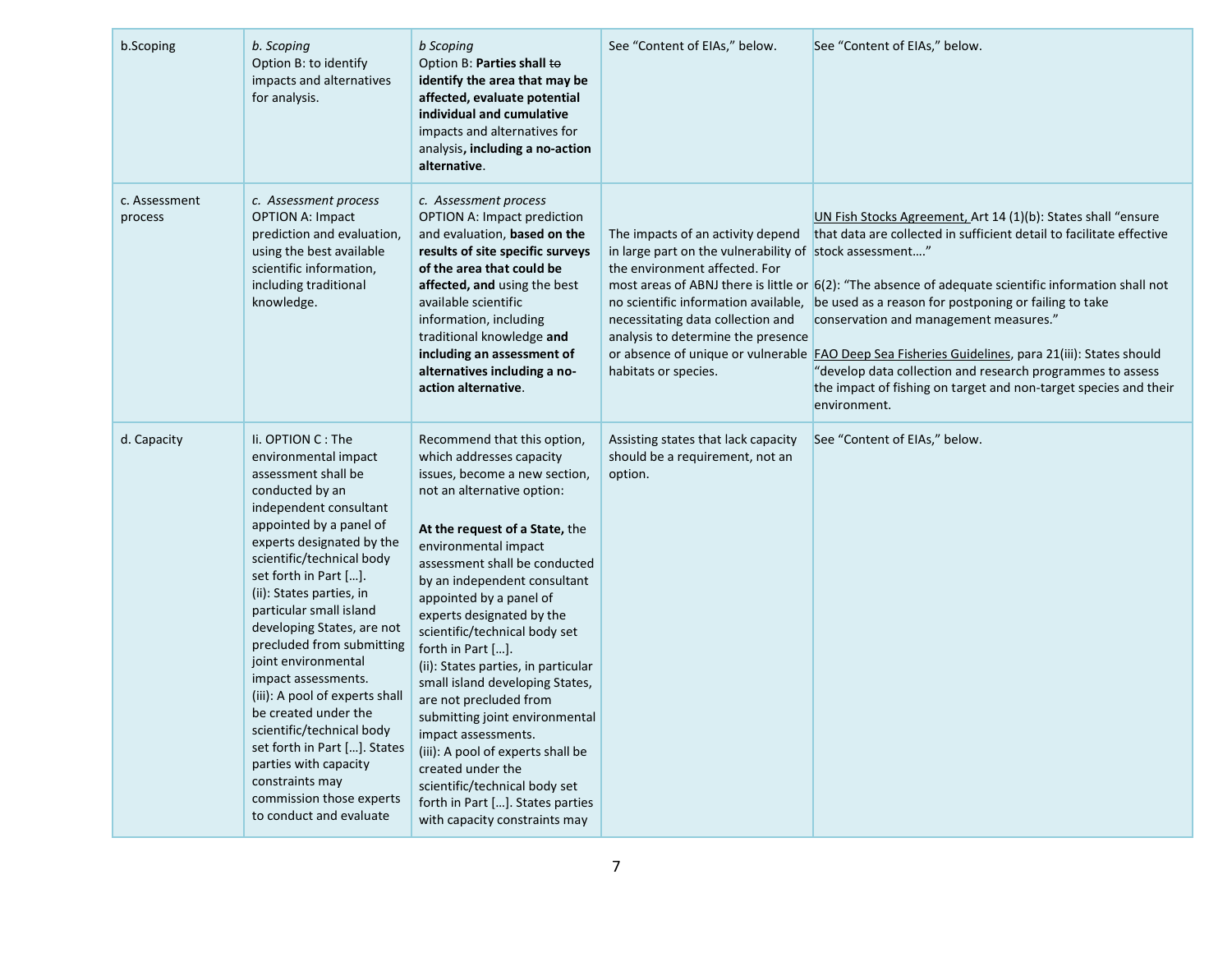|                                      | environmental impact<br>assessments for planned<br>activities.                                                                                                                                                                                                                                                                                                                                    | commission those experts to<br>conduct and evaluate<br>environmental impact<br>assessments for planned<br>activities.                                                                                                                                                                                                                                                                                                                                                                                                                                                                                                                             |                                                                                                                                                                                                                                                                                                                                                           |                                                                                                                                                                                                                                                                                                                                                                                                                                                                                                                                                                                                                                                                                                                                                                                                                                                                                                                                                                                                                                                                                                                                                                                                                                                                                                                                                                                                                                                                                                                                                                                                                                |
|--------------------------------------|---------------------------------------------------------------------------------------------------------------------------------------------------------------------------------------------------------------------------------------------------------------------------------------------------------------------------------------------------------------------------------------------------|---------------------------------------------------------------------------------------------------------------------------------------------------------------------------------------------------------------------------------------------------------------------------------------------------------------------------------------------------------------------------------------------------------------------------------------------------------------------------------------------------------------------------------------------------------------------------------------------------------------------------------------------------|-----------------------------------------------------------------------------------------------------------------------------------------------------------------------------------------------------------------------------------------------------------------------------------------------------------------------------------------------------------|--------------------------------------------------------------------------------------------------------------------------------------------------------------------------------------------------------------------------------------------------------------------------------------------------------------------------------------------------------------------------------------------------------------------------------------------------------------------------------------------------------------------------------------------------------------------------------------------------------------------------------------------------------------------------------------------------------------------------------------------------------------------------------------------------------------------------------------------------------------------------------------------------------------------------------------------------------------------------------------------------------------------------------------------------------------------------------------------------------------------------------------------------------------------------------------------------------------------------------------------------------------------------------------------------------------------------------------------------------------------------------------------------------------------------------------------------------------------------------------------------------------------------------------------------------------------------------------------------------------------------------|
| e. Management<br>measures            | e. Management Measures<br>Identification of<br>alternatives for mitigation,<br>prevention and<br>compensation for<br>potential adverse effects.                                                                                                                                                                                                                                                   | e. Management measures:<br>Identification of alternatives<br>measures to mitigation,<br>prevention and compensation<br>mitigate, monitor, prevent<br>and compensate for potential<br>adverse effects.                                                                                                                                                                                                                                                                                                                                                                                                                                             |                                                                                                                                                                                                                                                                                                                                                           | Protocol on Environmental Protection in the Antarctic Treaty,<br>Annex I, Article 3: "2. A Comprehensive Environmental<br>Evaluation shall include (g) identification of measures, including<br>monitoring programs, that could be taken to minimise or<br>mitigate impacts of the proposed activity and to detect<br>unforeseen impacts and that could provide early warning of any<br>adverse effects of the activity as well as to deal promptly and<br>effectively with accidents."<br>UNCLOS Article 204: 2. In particular, States shall keep under<br>surveillance the effects of any activities which they permit or in<br>which they engage in order to determine whether these<br>activities are likely to pollute the marine environment."                                                                                                                                                                                                                                                                                                                                                                                                                                                                                                                                                                                                                                                                                                                                                                                                                                                                           |
| f. Public notice and<br>consultation | f. Public notice and<br>consultation(i) Public<br>notification and<br>consultation shall take<br>place with: [followed by<br>16 options and<br>suboptions]<br>(ii) OPTION B: A time-<br>bound opportunity shall<br>be provided for the public,<br>States and international<br>organizations to submit<br>comments during scoping<br>and on draft<br>environmental impact<br>assessment documents. | f. Public notice and<br>consultation<br>(i) Public notification and<br>consultation shall take place<br>with: States, international<br>organizations and the public.<br>(ii) OPTION B: A time-bound<br>opportunity shall be provided<br>for the States, international<br>organizations and the public to<br>submit comments during<br>scoping and on draft<br>environmental impact<br>assessment documents all<br>subsequent stages of the EIA<br>process.<br>iv) a. All substantive<br>comments received during the<br>consultation process shall be<br>considered, and responded to<br>taken into account, and a<br>description of how comments | Simplified language<br>covers/includes everything in the<br>16 options and suboptions in the<br>PAN<br>The duty to notify and consult with<br>affected parties is an integral<br>component of environmental<br>impact processes in both the<br>national and transboundary<br>arenas.<br>"Taken into account," is a more<br>robust term than "considered." | Espoo Convention, Article 3:" the Party of origin shall, for the<br>purposes of ensuring adequate and effective consultations<br>under Article 5, notify any Party which it considers may be an<br>affected Party as early as possible and no later than when<br>informing its own public about that proposed Activity." Article<br>4, 2: "The Party of origin shall furnish the affected Party, as<br>appropriate through a joint body where one exists, with the<br>environmental impact assessment documentation. The<br>concerned Parties shall arrange for distribution of the<br>documentation to the authorities and the public of the affected<br>Party in the areas likely to be affected and for the submission of<br>comments to the competent authority of the Party of origin,<br>either directly to this authority or, where appropriate, through<br>the Party of origin within a reasonable time before the final<br>decision is taken on the proposed activity." Article 5: "The Party<br>of origin shall, after completion of the environmental impact<br>assessment documentation, without undue delay enter into<br>consultations with the affected Party concerning, inter alia, the<br>potential transboundary impact of the proposed activity and<br>measures to reduce or eliminate its impact."<br>UNEP Goals and Principles of Environmental Impact<br>Assessment, Principle 7 "Before a decision is made on an<br>activity, government agencies, members of the public, experts<br>in relevant disciplines and interested groups should be allowed<br>appropriate opportunity to comment on the IA." |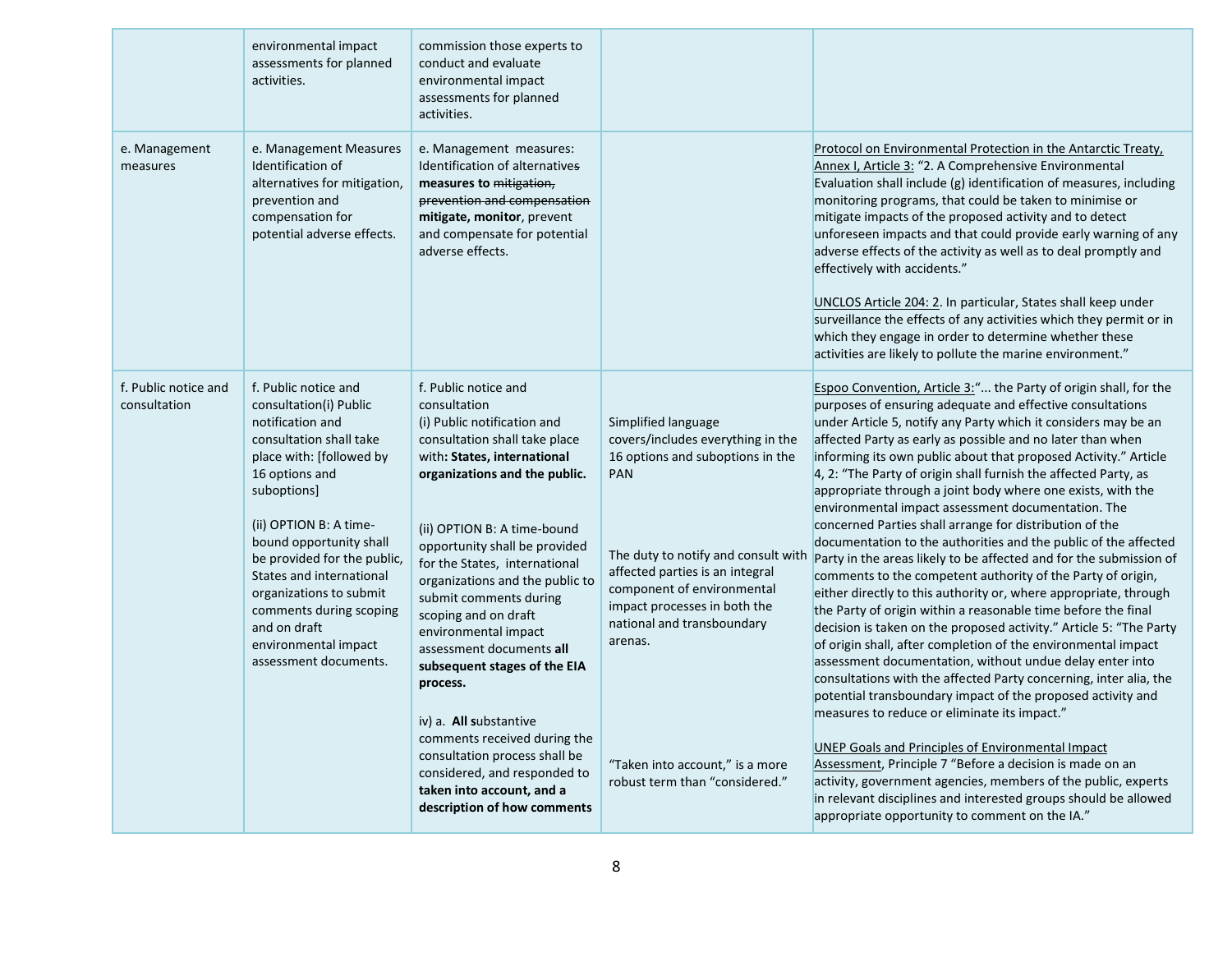|                |                                                                                                                                                                                                                                  | have been addressed shall be<br>made publicly available.                                                                                                                                                                                                                                                                                                                                                 | Requiring a description of how<br>comments have been addressed<br>been taken into account.                                                                                         | <b>Espoo, Article 6: "1. The Parties shall ensure that, in the final</b><br>helps ensure those comments have decision on the proposed activity, due account is taken of the<br>outcome of the environmental impact assessment, including<br>the environmental impact assessment documentation, as well<br>as the comments thereon received pursuant to Article 3,<br>paragraph 8 and Article 4, paragraph 2, and the outcome of the<br>consultations as referred to in Article 5. 2. The Party of origin<br>shall provide to the affected Party the final decision on the<br>proposed activity along with the reasons and considerations on<br>which it was based.<br>Protocol on Environmental Protection in the Antarctic Treaty,<br>Annex II, Article 2"A final Comprehensive Environmental<br>Evaluation shall address and shall include or summarise<br>comments received on the draft Comprehensive Environmental<br>Evaluation." Annex I, Article 3:" The draft Comprehensive<br>Environmental Evaluation shall be made publicly available and<br>shall be circulated to all Parties, which shall also make it<br>publicly available, for comment. A period of 90 days shall be<br>allowed for the receipt of comments." |
|----------------|----------------------------------------------------------------------------------------------------------------------------------------------------------------------------------------------------------------------------------|----------------------------------------------------------------------------------------------------------------------------------------------------------------------------------------------------------------------------------------------------------------------------------------------------------------------------------------------------------------------------------------------------------|------------------------------------------------------------------------------------------------------------------------------------------------------------------------------------|---------------------------------------------------------------------------------------------------------------------------------------------------------------------------------------------------------------------------------------------------------------------------------------------------------------------------------------------------------------------------------------------------------------------------------------------------------------------------------------------------------------------------------------------------------------------------------------------------------------------------------------------------------------------------------------------------------------------------------------------------------------------------------------------------------------------------------------------------------------------------------------------------------------------------------------------------------------------------------------------------------------------------------------------------------------------------------------------------------------------------------------------------------------------------------------------------------------------------------|
| g. Publication | g. Publication of<br>assessment<br>States parties shall publish<br>and communicate the<br>reports of the results of<br>the assessments in<br>accordance with articles<br>204-206 of the<br>Convention.                           | g. Publication of assessment<br>States parties shall publish and<br>communicate the reports of<br>the results of the assessments<br>in accordance with articles<br>204-206 of the Convention to<br>States, international<br>organizations and the public.                                                                                                                                                |                                                                                                                                                                                    |                                                                                                                                                                                                                                                                                                                                                                                                                                                                                                                                                                                                                                                                                                                                                                                                                                                                                                                                                                                                                                                                                                                                                                                                                                 |
| h. Review      | 5.4: Option III (h) Review<br>of assessments<br>Option A: the review shall<br>be:<br>Option 1: carried out by<br>the body set forth in Part<br>$[]$<br>Option 2: based on<br>approved scientific<br>methods<br>Option B: no text | h. Review of assessments<br>New Option C: Any State may<br>request the body set forth in<br>Part [] to review an EIA and<br>provide recommendations on<br>revisions needed to ensure<br>the EIA comports with the<br>requirements of this<br>instrument. The review and<br>recommendations of the body<br>set forth in Part [] shall be<br>transmitted to the relevant<br>State, the COP and the public. | The additional language proposed<br>will help ensure the rigor and<br>consistency of EIAs throughout<br>ABNJ and avoid forum shopping<br>that results in "EIAs of<br>convenience." |                                                                                                                                                                                                                                                                                                                                                                                                                                                                                                                                                                                                                                                                                                                                                                                                                                                                                                                                                                                                                                                                                                                                                                                                                                 |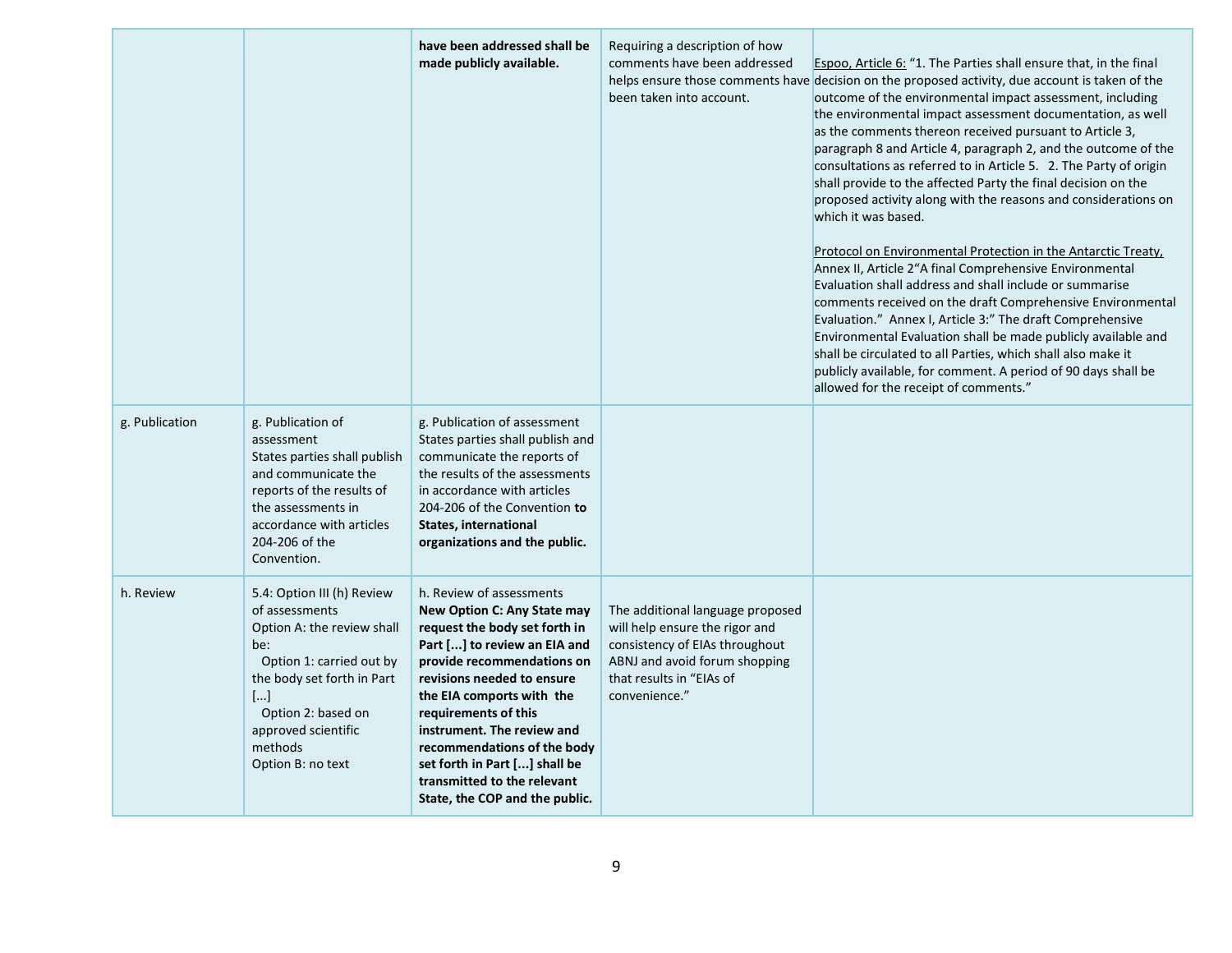| i. Decision making               | i. Decision making                                                                                                                                                                                          |                                                                                                                                                                                                                                                                                                                                                                                                                                                                                                                                                                                                                                                                                              |                                                                                                                                                                                                                                                                                                                                                                  |                                                                                                                                                                                                                                                                                                                                                                                                                                                                                                                                                                                                                                                                                                                                                                                  |
|----------------------------------|-------------------------------------------------------------------------------------------------------------------------------------------------------------------------------------------------------------|----------------------------------------------------------------------------------------------------------------------------------------------------------------------------------------------------------------------------------------------------------------------------------------------------------------------------------------------------------------------------------------------------------------------------------------------------------------------------------------------------------------------------------------------------------------------------------------------------------------------------------------------------------------------------------------------|------------------------------------------------------------------------------------------------------------------------------------------------------------------------------------------------------------------------------------------------------------------------------------------------------------------------------------------------------------------|----------------------------------------------------------------------------------------------------------------------------------------------------------------------------------------------------------------------------------------------------------------------------------------------------------------------------------------------------------------------------------------------------------------------------------------------------------------------------------------------------------------------------------------------------------------------------------------------------------------------------------------------------------------------------------------------------------------------------------------------------------------------------------|
|                                  | i. OPTION A: Where a<br>planned activity is under<br>the jurisdiction and control<br>of a State Party, that State<br>shall be responsible for<br>determining whether the<br>planned activity may<br>proceed | i. OPTION A: Where a planned<br>activity is under the<br>jurisdiction and control of a<br>State Party, that State shall be<br>responsible for determining<br>whether the planned activity<br>may proceed; provided that<br>any other State may request<br>the scientific committee<br>established under Part [] to<br>review the decision to<br>proceed with the project and<br>provide recommendations on<br>whether and under what<br>conditions the project may<br>proceed in a manner<br>consistent with the terms and<br>objectives of this agreement.<br>The review and any<br>recommendations made by<br>the scientific committee shall<br>be made publicly available<br>immediately. | The additional language proposed<br>provides a "backstop" against<br>proposals that could cause<br>significant deleterious effects to<br>the marine environment in ABNJ or<br>that are otherwise not consistent<br>with the objectives of the<br>agreement.                                                                                                      |                                                                                                                                                                                                                                                                                                                                                                                                                                                                                                                                                                                                                                                                                                                                                                                  |
| Standard for<br><b>Decisions</b> | <b>None</b>                                                                                                                                                                                                 | <b>NEW PROVISION</b><br><b>Standard for decision making:</b><br>If it is assessed that a<br>proposed activity would have<br>significant adverse effects on<br>the marine environment, that<br>activity must be managed to<br>prevent such impacts or not<br>authorized to proceed.                                                                                                                                                                                                                                                                                                                                                                                                           | The new agreement should<br>establish a standard for post-<br>assessment decision making, such<br>as that in Resolution 61/105 and<br>FAO's Guidelines on bottom<br>fishing: that if it is assessed that<br>proposed activities will have<br>significant adverse effects, the<br>activity will be managed to avoid<br>such effects or not allowed to<br>proceed. | UN Resolution 61/105 (2006) Para 83 (a): RFMOs should "assess,<br>on the basis of the best available scientific information, whether<br>individual bottom fishing activities would have significant adverse<br>impacts on vulnerable marine ecosystems, and to ensure that if it<br>is assessed that these activities would have significant adverse<br>impacts, they are managed to prevent such impacts, or not<br>authorized to proceed;"<br>FAO, International Guidelines for the Management of Deep-Sea<br>Fisheries in the High Seas para 73: "States and RFMO/As should<br>assesswhether DSFs activities would have significant adverse<br>impacts on VMEs. They should ensure that these activities are<br>managed to prevent such impacts or not authorized to proceed' |
| 8. Content of EIAs               | III.5.5 Content of EIAs<br>OPTION II, 1. Where an<br>EIA is required in<br>accordance with this                                                                                                             | III.5.5 Content of EIAs<br>OPTION II, 1. Where an EIA is<br>required in accordance with                                                                                                                                                                                                                                                                                                                                                                                                                                                                                                                                                                                                      | Captures the important options                                                                                                                                                                                                                                                                                                                                   | UNEP Goals and Principles of Environmental Impact<br>Assessment, Principle 4 (b) "A description of the potentially<br>affected environment, including specific information necessary<br>and suboptions in simplified terms. for identifying and assessing the environmental effects of the<br>proposed activity; (c) A description of practical alternatives, as                                                                                                                                                                                                                                                                                                                                                                                                                 |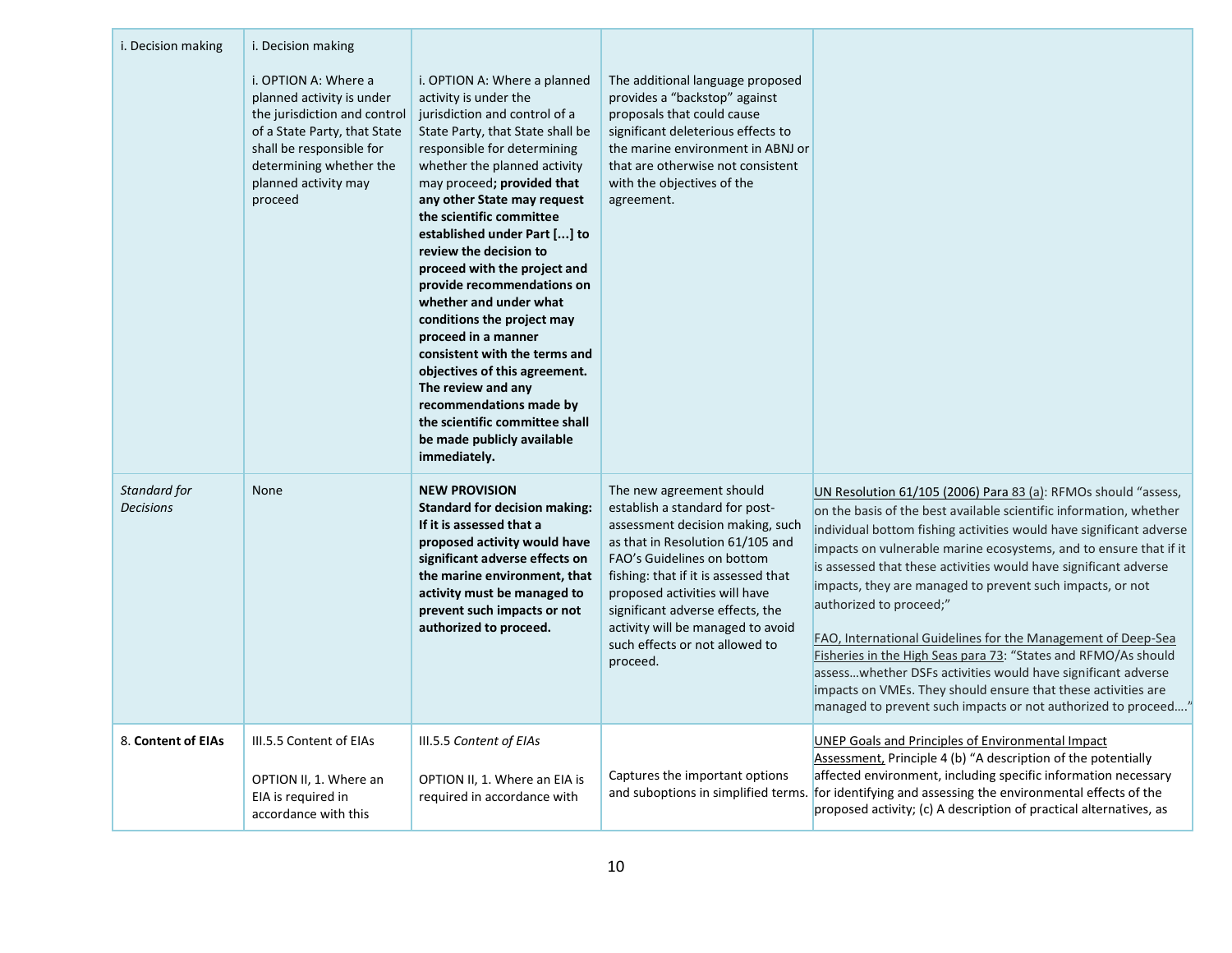instrument, the EIA shall include: [followed by 32 options and sub-options]

this instrument, the EIA shall include: OPTION II, 1, d, Option A: A description of the potential effects of planned activities on the marine environment including **reasonably foreseeable potential direct, indirect, cumulative and transboundary impacts of the proposed activity and reasonable alternatives, including a no-action alternative, along with a description of the worst-case scenario that could be expected to occur as a result of the planned activity, a description of the methodology and sources of information used in the assessment, and alternative measures to prevent, mitigate, monitor, manage and compensate for adverse effects.**

appropriate; (d) An assessment of the likely or potential environmental impacts of the proposed activity and alternatives, including the direct, indirect, cumulative, shortterm and long-term effects."

Espoo Convention: Appendix II: "Information to be included in the environmental impact assessment documentation shall, as a minimum, contain, in accordance with Article 4: (a) A description of the proposed activity and its purpose; (b) A description, where appropriate, of reasonable alternatives (for example, locational or technological) to the proposed activity and also the no-action alternative; (c) A description of the environment likely to be significantly affected by the proposed activity and its alternatives; (d) A description of the potential environmental impact of the proposed activity and its alternatives and an estimation of its significance; (e) A description of mitigation measures to keep adverse environmental impact to a minimum; (f) An explicit indication of predictive methods and underlying assumptions as well as the relevant environmental data used; (g) An identification of gaps in knowledge and uncertainties encountered in compiling the required information;" Protocol on Environmental Protection in the Antarctic Treaty,

Annex I, Article 3: "2. A Comprehensive Environmental Evaluation shall include: (a) description of the proposed activity including its purpose, location, duration and intensity, and possible alternatives to the activity, including the alternative of not proceeding, and the consequences of those alternatives; (b) a description of the initial environmental reference state with which predicted changes are to be compared and a prediction of the future environmental reference state in the absence of the proposed activity; (c) a description of the methods and data used to forecast the impacts of the proposed activity; (d) estimation of the nature, extent, duration, and intensity of the likely direct impacts of the proposed activity; (e) consideration of possible indirect or second order impacts of the proposed activity; (f) consideration of cumulative impacts of the proposed activity in the light of existing activities and other known planned activities; (g) identification of measures, including monitoring programs, that could be taken to minimise or mitigate impacts of the proposed activity and to detect unforeseen impacts and that could provide early warning of any adverse effects of the activity as well as to deal promptly and effectively with accidents; (h) identification of unavoidable impacts of the proposed activity; (i) consideration of the effects of the proposed activity on the conduct of scientific research and on other existing uses and values; (j) an identification of gaps in knowledge and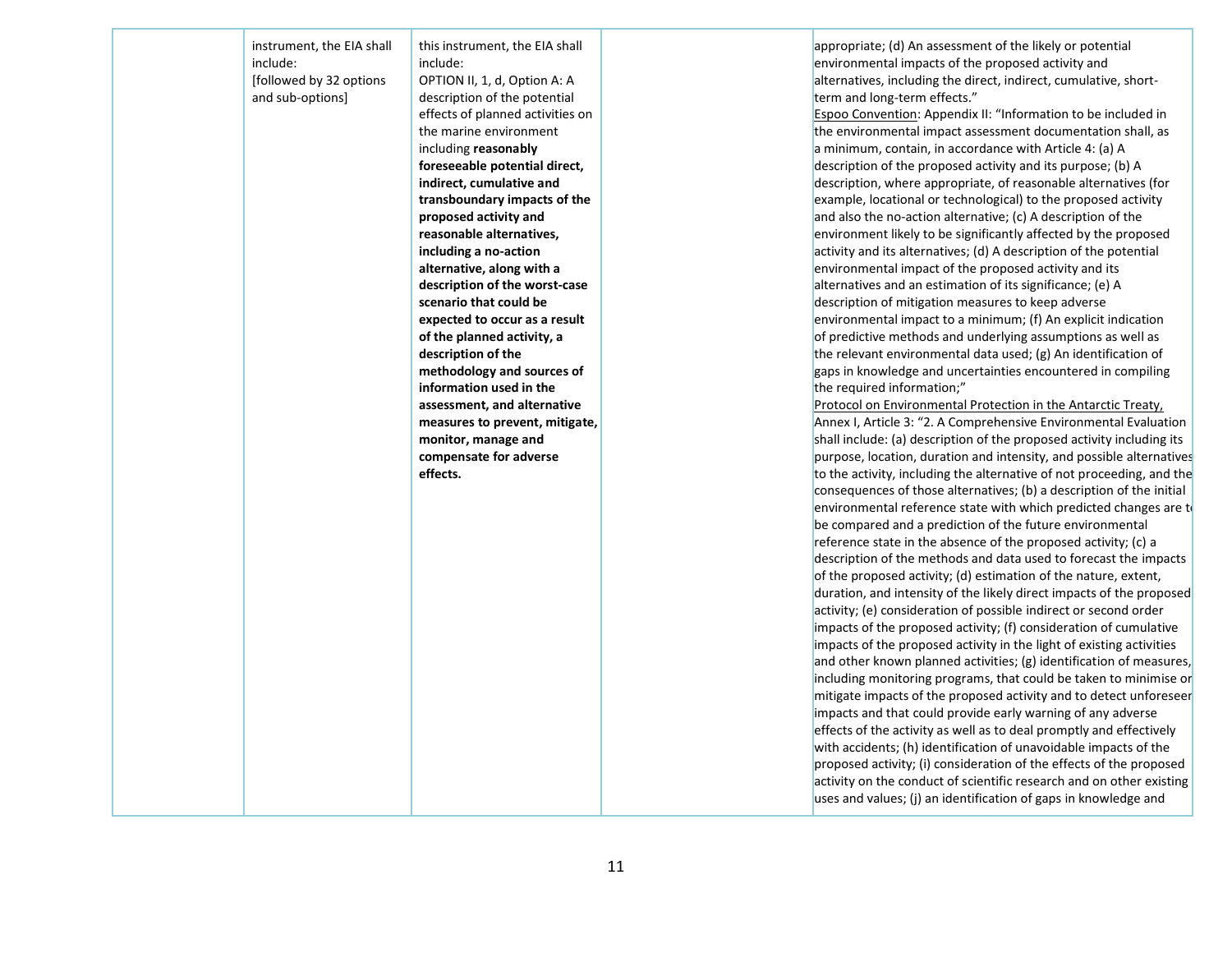|                                                    |                                                                                                                                                                                                                                                                                                                                                                                                                                                                                                                                                                                                                           |                                                                                                                                                                                                                                                                                                                                                                                                                                                                                                                                                                                                                                                                                                                                                                      | uncertainties encountered in compiling the information required<br>under this paragraph;"                                                                                                                                                                                                                                                                                                                                                                                                                                                                                                                                                                                                                                                                                                                                                                                                                          |
|----------------------------------------------------|---------------------------------------------------------------------------------------------------------------------------------------------------------------------------------------------------------------------------------------------------------------------------------------------------------------------------------------------------------------------------------------------------------------------------------------------------------------------------------------------------------------------------------------------------------------------------------------------------------------------------|----------------------------------------------------------------------------------------------------------------------------------------------------------------------------------------------------------------------------------------------------------------------------------------------------------------------------------------------------------------------------------------------------------------------------------------------------------------------------------------------------------------------------------------------------------------------------------------------------------------------------------------------------------------------------------------------------------------------------------------------------------------------|--------------------------------------------------------------------------------------------------------------------------------------------------------------------------------------------------------------------------------------------------------------------------------------------------------------------------------------------------------------------------------------------------------------------------------------------------------------------------------------------------------------------------------------------------------------------------------------------------------------------------------------------------------------------------------------------------------------------------------------------------------------------------------------------------------------------------------------------------------------------------------------------------------------------|
| 9. Monitoring,<br>reporting and<br>review          | III.5.6 Monitoring,<br>reporting and review<br>2) Option A: States parties<br>shall submit periodic<br>reports of monitoring and<br>review of planned<br>activities conducted under<br>their jurisdiction or<br>control to the<br>scientific/technical body<br>set forth in Part [] a.<br>which may request<br>independent consultants<br>or an expert panel to<br>review reports submitted<br>to it under paragraph []<br>b.and competent regional<br>organizations and other<br>States, which may analyse<br>the reports and highlight<br>cases of non-compliance,<br>the lack of information or<br>other shortcomings. | III.5.6 Monitoring, reporting<br>and review<br>2) Option A: States parties and<br>relevant regional or sectoral<br>organizations shall submit<br>periodic reports of monitoring<br>and review of planned<br>activities conducted under<br>their jurisdiction or control to<br>the scientific/technical body<br>set forth in Part [] a. which<br>may request independent<br>consultants or an expert panel<br>to review reports submitted<br>to it under paragraph []<br>b.and competent regional<br>organizations and other States,<br>which may analyse the reports<br>and highlight cases of non-<br>compliance, the lack of<br>information or other<br>shortcomings. All reports,<br>analyses and responses shall<br>be made publicly available<br>without delay. | Espoo Convention, Appendix II: "(h) Where appropriate, an<br>outline for monitoring and management programmes and any<br>plans for post-project analysis; and"<br>Protocol on Environmental Protection in the Antarctic Treaty,<br>Annex II, Article 2"(g) identification of measures, including<br>monitoring programs, that could be taken to minimise or<br>mitigate impacts of the proposed activity and to detect<br>unforeseen impacts and that could provide early warning of any<br>adverse effects of the activity as well as to deal promptly and<br>effectively with accidents;"<br>UNCLOS Article 204: 2. In particular, States shall keep under<br>surveillance the effects of any activities which they permit or in<br>which they engage in order to determine whether these<br>activities are likely to pollute the marine environment."                                                           |
| 10. Unanticipated<br>impacts/emergency<br>measures | None                                                                                                                                                                                                                                                                                                                                                                                                                                                                                                                                                                                                                      | <b>NEW PROVISION</b><br>If monitoring identifies any<br>unanticipated adverse effect,<br>either in nature or severity,<br>the State with jurisdiction or<br>control over the activity will<br>immediately notify the<br>Secretariat, which will notify<br>States and the public. If<br>monitoring identifies any<br>unanticipated significant<br>adverse effects, the State with<br>jurisdiction or control over<br>the activity will take<br>emergency measures, which                                                                                                                                                                                                                                                                                              | Espoo Article 6: 3. If additional information on the significant<br>transboundary impact of a proposed activity, which was not<br>available at the time a decision was made with respect to that<br>activity and which could have materially affected the decision,<br>becomes available to a concerned Party before work on that<br>activity commences, that Party shall immediately inform the<br>other concerned Party or parties. If one of the concerned<br>Parties so requests, consultations shall be held as to whether<br>the decision needs to be revised."<br>UN Fish Stocks Agreement Art 6 (7):"If a natural phenomenon has<br>a significant adverse impact on the status of straddling fish stocks<br>or highly migratory fish stocks, States shall adopt conservation and<br>management measures on an emergency basis to ensure that<br>fishing activity does not exacerbate such adverse impact." |